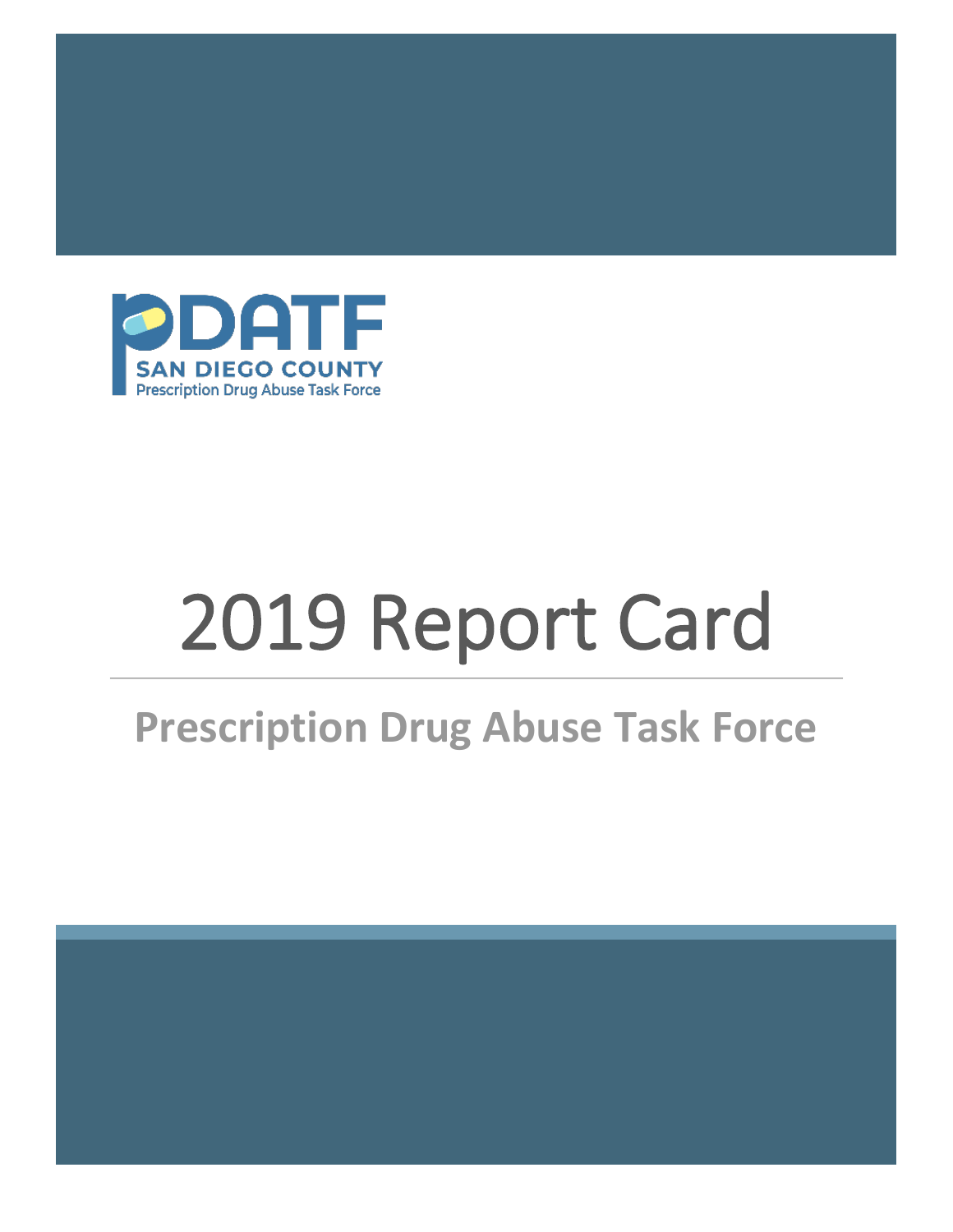

### **The Status of Prescription Drug and Opioid Abuse in San Diego County**

The Prescription Drug Report Card provides concrete data on the scale of the prescription drug abuse problem by looking at multiple factors and data points over the last five years in San Diego County. Readers are cautioned not to consider a single data point alone, but rather are

encouraged to look at all of the information, as well as the direction of trends over time.

Misuse and abuse of these drugs have serious consequences for health and safety of San Diego County residents, as well as our public health and safety community systems. Additional detailed data, including an alert about Fentanyl, is available in the 2019 PDATF Addendum. Please see page 3 for a list of data sources.

#### Table 1. Key Measures of Prescription Drug and Opioid Problems in San Diego County: 2014 – 2018

|    | Indicator                                                            | 2014   | 2015   | 2016   | 2017   | 2018                 |
|----|----------------------------------------------------------------------|--------|--------|--------|--------|----------------------|
| 1. | Unintentional Prescription-Caused Deaths <sup>a</sup>                | 244    | 248    | 253    | 273    | 246                  |
|    | Rate per 100,000 residents<br>$\bullet$                              | 7.6    | 7.7    | 7.7    | 8.3    | 7.4                  |
|    | Fentanyl-Caused Deaths <sup>b</sup>                                  | 15     | 21     | 33     | 84     | 92                   |
|    | Rate per 100,000 residents                                           | 0.5    | 0.6    | 1.0    | 2.54   | 2.8                  |
| 2. | Emergency Department (ED) Opioid Activity                            | 6,866  | 7,501  | 7,005  | 6,607  | Available in<br>2020 |
|    | Rate per 100,000 residents                                           | 215    | 228    | 213    | 199    | Available in<br>2020 |
| 3. | 11 <sup>th</sup> Graders Self Report of Lifetime Prescription Misuse |        | 14%    |        | 10%    |                      |
| 4. | Adult Drug Treatment Admissions                                      | 16,104 | 15,177 | 15,790 | 15,952 | 23,022 <sup>c</sup>  |
|    | Percentage of Prescription Pain Medication<br>$\bullet$              | 4.5%   | 4.3%   | 4.1%   | 3.2%   | Available in<br>2020 |
| 5. | Arrestees Self Report of Prescription Misuse                         |        |        |        |        |                      |
|    | Adult<br>$\bullet$                                                   | 40%    | 44%    | 49%    | 47%    | 45%                  |
|    | Juvenile<br>$\bullet$                                                | 35%    | 43%    | 38%    | 47%    | 56%                  |
| 6. | Prescription Drug Prosecutions <sup>d</sup>                          |        |        |        |        |                      |
|    | Prescription-specific Fraud Charge<br>$\bullet$                      | 308    | 117    | 140    | 95     | 49                   |
|    | Other Charges with Prescription-Drugs Involved<br>$\bullet$          | 1,237  | 1,353  | 1,422  | 1,172  | 1,182                |
| 7. | Pharmacy Robberies/Burglaries <sup>e</sup>                           |        |        |        |        |                      |
|    | Night Break-Ins/Burglaries<br>$\bullet$                              | 8      | 6      | 14     | 25     | 11                   |
|    | Armed Robberies<br>$\bullet$                                         | n/a    | n/a    | 17     | 27     | 10                   |
| 8. | Pounds of Safely Disposed Medications                                |        |        |        |        |                      |
|    | Take Back Events<br>$\bullet$                                        | 17,676 | 14,595 | 17,772 | 21,824 | 22,221               |
|    | Sheriff's Department Collection Boxes<br>$\bullet$                   | 13,079 | 14,725 | 15,901 | 16,199 | 14,295               |
| 9. | Annual Number of Dispensed Pills Per County Resident                 |        |        |        |        |                      |
|    | Pain Medication <sup>f</sup><br>$\bullet$                            | 40     | 39     | 37     | 33     | 27.4                 |
|    | Anti-anxiety<br>$\bullet$                                            | 13     | 13     | 13     | 12     | 9.8                  |
|    | Stimulants<br>$\bullet$                                              | 4.7    | 5.2    | 5.2    | 5.2    | 5.1                  |

a. These deaths are accidental overdose deaths in which a prescription drug alone or with other drugs and/or alcohol was a causative factor in death. Additionally, these data represent only deaths examined by the San Diego County Medical Examiner's Office and those that had toxicology. There are over 22,000 deaths each year in San Diego County, the Medical Examiner's office investigates around 3,000 deaths a year.

f. Tramadol has been used for pain for many years but was only added as a Schedule IV medication in August 2014, thus added to CURES. Without Tramadol, the 2016 rate is 30.2; there were 20 Tramadol deaths in 2014, and 17 in both 2015 and 2016.







b. As opposed to the previous decade in which misused prescription fentanyl caused most of these deaths, in recent years, illicitly obtained fentanyl has been responsible for most of these deaths.

c. Drug-MediCAL implementation began July 2018 which increased access to treatment facilities throughout San Diego County. This change may account for the increased number of treatment admissions.

d. Prosecution numbers reported from the San Diego County District Attorney and City of San Diego City Attorney as a combined total.

e. Federal law enforcement identified organized criminal street gangs as being responsible for the increase in nighttime pharmacy burglaries for 2017. Offenders have been arrested and are being prosecuted. Data prior to 2016 include both robberies and burglaries.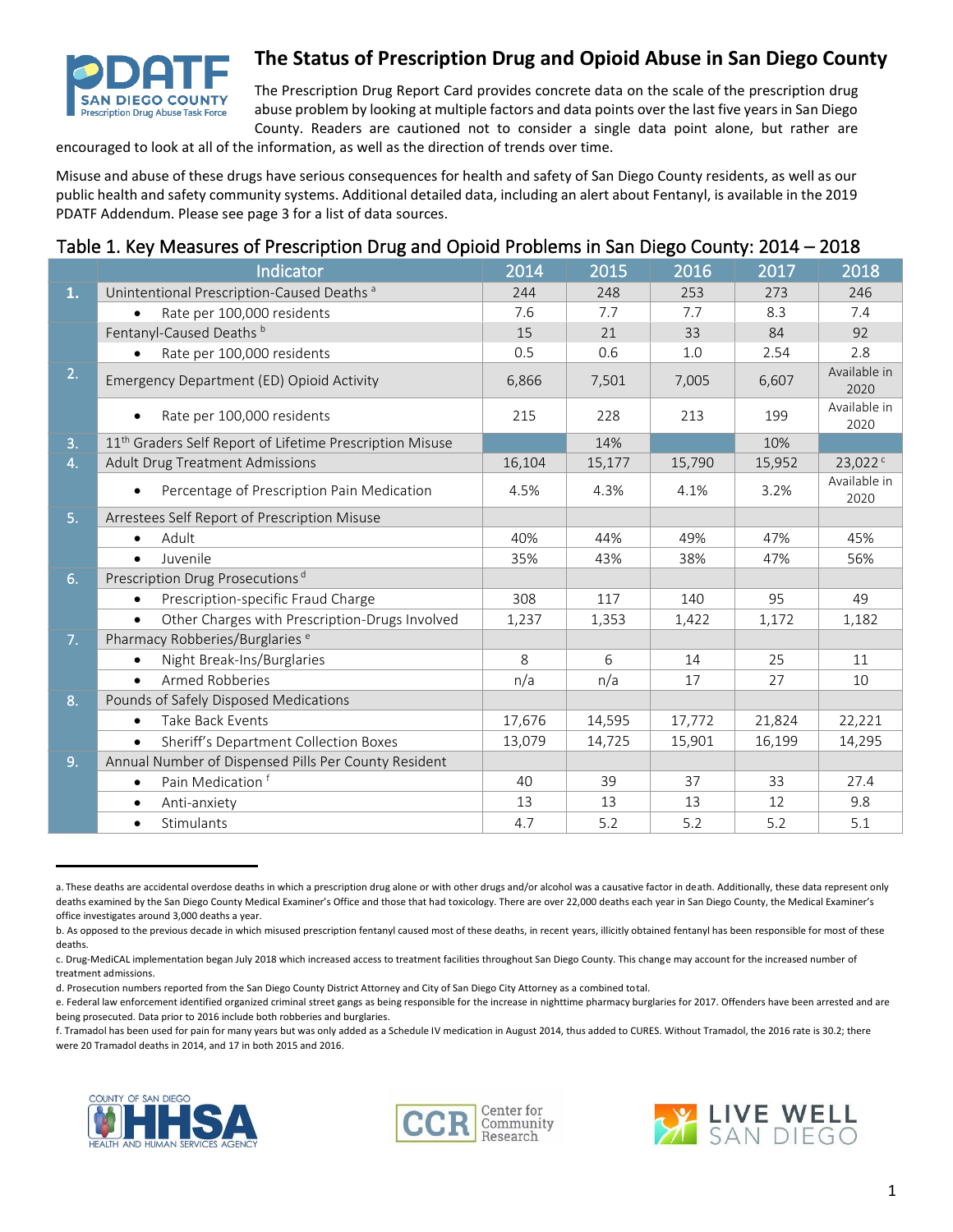1. Unintentional deaths with prescription drug or involvement. San Diego Association of Governments (SANDAG) population figures based on 2018 Census data. *Source: County of San Diego Medical Examiner's Office.*

Unintentional fentanyl related deaths: Opposed to the previous decade in which misused prescription fentanyl caused most of these deaths, in recent years, illicitly obtained fentanyl has been responsible for most of these deaths. *Source: County of San Diego Medical Examiner's Office.*

- 2. Emergency department discharges per 100,000 with a diagnosis of opioid dependence or abuse. *Source: County of San Diego Emergency Medical Services.*
- 3. Percent of a sample of San Diego County  $11<sup>th</sup>$  graders who report using prescription drugs for non-medical reasons in their lifetime. *Source: Collected biannually in the California Healthy Kids Survey.*
- 4. Total admissions to publicly-funded drug treatment in San Diego County that identify prescription Opioids as primary drugs of choice. *Source: County of San Diego, Health and Human Services; Behavioral Health Services Data Book.*
- 5. Percent that report lifetime prescription misuse/abuse from a sample of interviews among adult and juvenile arrestees at time of booking. *Source: Substance Abuse Monitoring, San Diego Association of Governments (SANDAG).*
- 6. Number of defendants prosecuted by the San Diego County District Attorney's Office and the City of San Diego City Attorney (misdemeanors only) for either prescription-related fraud, or other criminal charges where prescription was present. *Source: San Diego County District Attorney's Office.*
- 7. Number of pharmacy robberies and burglaries reported to the Drug Enforcement Administration (DEA). Does not include attempted robberies and burglaries. *Source: Drug Enforcement Administration (DEA).*
- 8. Pounds of medication safely disposed at semi-annual National Prescription Drug Take Back events. Source: Drug Enforcement Administration (DEA). Pounds collected at Sheriff's Department collection boxes. *Source: San Diego County Sheriff's Department.*
- 9. Prescription pills per San Diego County resident. The numbers of dispensed pills are derived from prescriber (dispenser) reporting to the state, and do not include prescriptions filled at the VA, any military or tribal hospitals and clinics, or in-hospital patient medications. Three principle groups of medicine are included:
	- a) Pain medications, or morphine-related pain medications such as OxyContin or hydrocodone;
	- b) Anti-anxiety medications, or benzodiazepines such as Valium or Ativan;
	- c) Stimulants, or ADHD medication such as Ritalin, Adderall.

Pain medication includes only pills; solution-based prescriptions are 2.5% of all pain medication and are not included. Population figures used to calculate per person rates are based on US Census and SANDAG population projection data across all ages. *Source: Controlled Substance Utilization Review and Evaluation System (CURES), California Department of Justice.*

Note: Heroin indicators are also drawn from the Medical Examiner's Office, SANDAG's Substance Abuse Monitoring (SAM) program and the CalOMS treatment database. Seizure and price information was obtained from the San Diego Law Enforcement Coordination Center.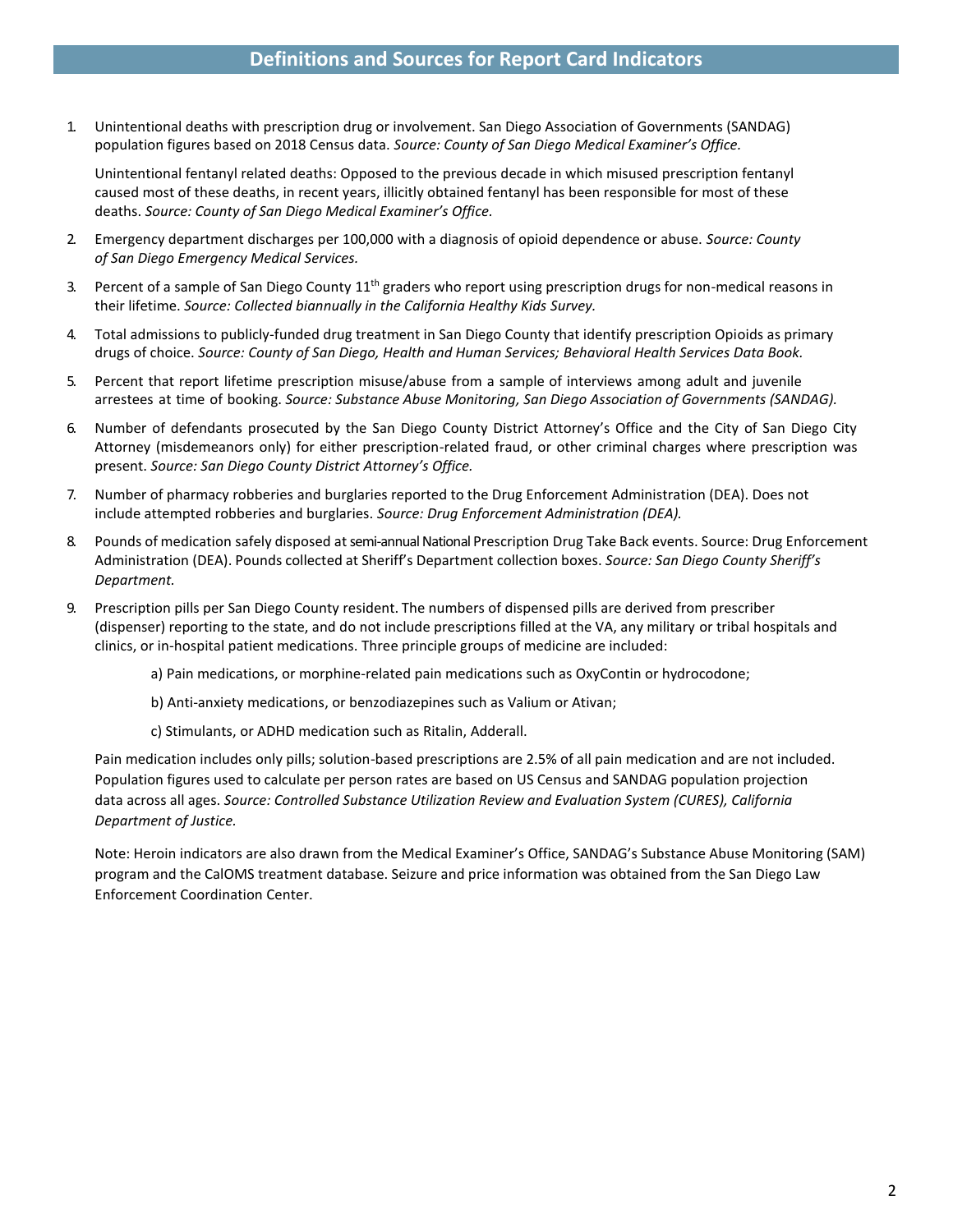## **2019 Heroin Addendum**

Heroin abuse is a recognized national problem. San Diego County's experience is unique. Local and national studies note that younger users switch to heroin after painkillers are harder to find or become unaffordable.

|     | <b>Table 2. Selected Heroin Indicators</b>                                         | 2014    | 2015    | 2016    | 2017       | 2018     |
|-----|------------------------------------------------------------------------------------|---------|---------|---------|------------|----------|
| 1.  | Heroin Seizures (kg) at San Diego County<br><b>Ports of Entry</b>                  | 756     | 941     | 591     | 933        | 1,247    |
|     | <b>Heroin Price Per Gram</b>                                                       | \$50-70 | \$40-80 | \$40-80 | <b>S40</b> | \$40-100 |
| 3.  | <b>Adult Arrestees Testing Positive for</b><br><b>Heroin</b>                       | 13%     | 12%     | 11%     | 13%        | 11%      |
| -4. | <b>Treatment Admissions with Heroin</b><br><b>Listed as Primary Drug of Choice</b> | 28%     | 29%     | 28%     | 27%        | 29%      |
|     | <b>Number of Heroin Overdose Deaths</b>                                            | 105     | 90      | 90      | 83         | 105      |

#### **Table 3. 2018 Primary Heroin Treatment Admissions by Gender, Age, and Race/Ethnicity, San Diego County**



#### **Table 4. 2018 Primary Heroin Treatment Admissions by Age, San Diego County**

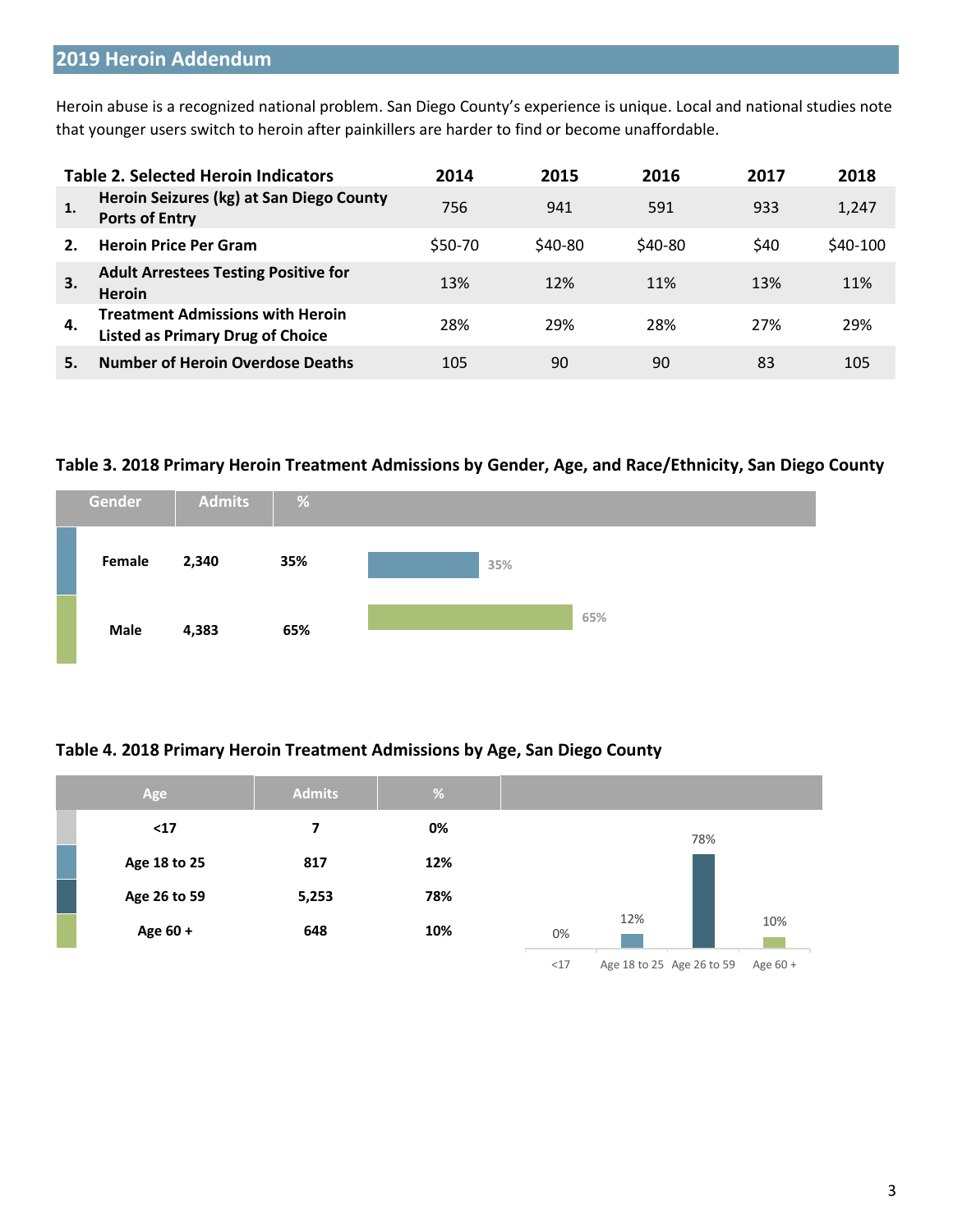#### **Table 5. 2018 Primary Heroin Treatment Admissions by Race/Ethnicity, San Diego County**



# **Naloxone**

Naloxone is an antidote to an opioid overdose that is delivered as a nasal spray or injection. In 2015, the San Diego County Sheriff's Department expanded Naloxone distribution to all patrol cars in the nine contract cities and unincorporated areas.

| Table 6. Drug-Related Naloxone Use | 2013  | 2014       | 2015     | 2016     | 2017     | 2018     |
|------------------------------------|-------|------------|----------|----------|----------|----------|
| By Emergency Medical Services      | 1.141 | 1.212      | 1.210    | 1.304    | 1.903    | 2.113    |
| <b>By Sheriff Department</b>       |       | $15$ uses* | 13 uses  | 16 uses  | 26 uses  | 23 uses  |
|                                    |       | 1 death    | 2 deaths | 4 deaths | 4 deaths | 3 deaths |

\*6 months only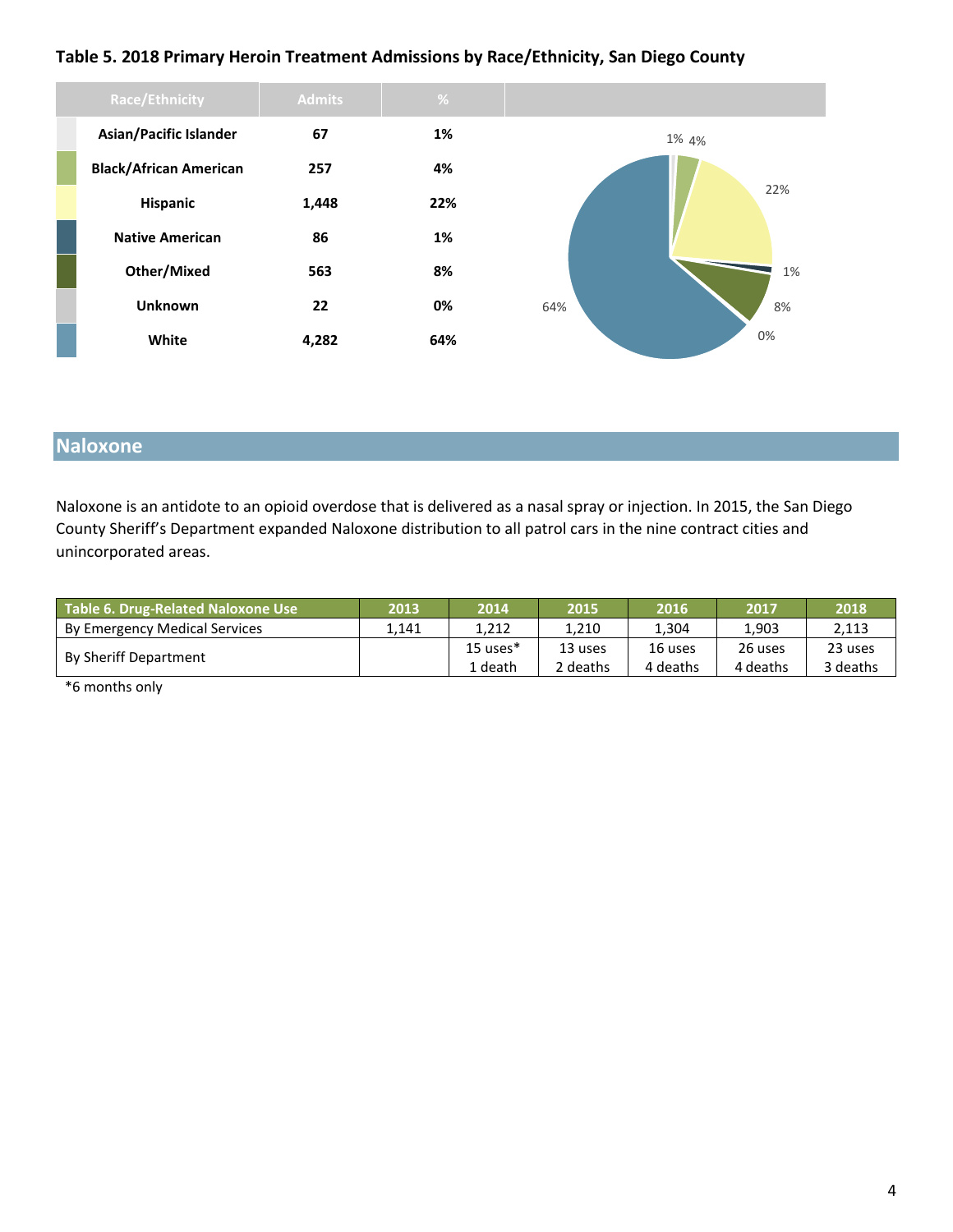# **2019 PDATF Addendum**

#### **A. Death Details**

The following data is provided by the San Diego County Medical Examiner. While death represents the tip of the iceberg of prescription and other substance abuse, these numbers are also an absolute and visible sign of the misuse and abuse problem.

#### **Table 1: Number of Deaths Caused by Prescription Opioids and Non-Opioids: 2008 - 2018**

| Prescription Drugs: Opioid vs. Non-Opioid   | 2008 | 2009 | 2010 | 2011 | 2012 | 2013 | 2014 | 2015 | 2016 | 2017 | 2018 |
|---------------------------------------------|------|------|------|------|------|------|------|------|------|------|------|
| <b>Prescription Opioids</b>                 | 186  | 194  | 188  | 221  | 219  | 208  | 185  | 205  | 207  | 208  | 210  |
| All other Prescriptions (excluding Opioids) | 34   | 43   | 37   | 41   | 50   | 51   | 59   | 43   | 46   | 65   | 36   |
| All Prescription Deaths                     |      | 237  | 225  | 262  | 269  | 259  | 244  | 248  | 253  | 273  | 246  |

\*This represents the number of accidental overdose deaths caused by one or more prescription opioids, alone or with other drugs or alcohol. Note that these drugs are classified as prescription drugs but they could have been obtained through illicit methods.

#### Table 2: Number of Deaths Caused by Heroin and Other Illicit Drugs and Alcohol: 2008 - 2018

| <b>Heroin Related Deaths*</b>                         | 2008 | 2009 | 2010 | 2011 | 2012 | 2013 | 2014 | 2015 | 2016 | 2017 | 2018 |
|-------------------------------------------------------|------|------|------|------|------|------|------|------|------|------|------|
| Heroin                                                | 74   | 73   | 70   | 80   | 74   | 89   | 105  | 90   | 91   | 86   | 105  |
| Other illicit substances and/or alcohol               | 330  | 342  | 388  | 394  | 421  | 455  | 381  | 420  | 454  | 441  | 373  |
| All Heroin and Other Illicit Drug and Alcohol Deaths* |      | 415  | 458  | 474  | 495  | 544  | 486  | 510  | 545  | 527  | 478  |

\*This number represents all accidental drug overdose deaths in which illicit drugs and/or alcohol with or without a prescription drug was a causative factor in the death.

#### **Table 3. Prescription-Caused Deaths by Race/Ethnicity, 2018**

| <b>Race/Ethnicity</b>  | <b>Number</b> | <b>Rate per 100,00</b> |
|------------------------|---------------|------------------------|
| White                  | 182           | 11.9                   |
| Hispanic               | 30            | 2.6                    |
| <b>Black</b>           | 16            | 10.8                   |
| Other                  | 9             | 7.5                    |
| Asian/Pacific Islander |               | 1.1                    |
| Native American        | 5             | 33.0                   |
| <b>Total</b>           | 246           | 7.4                    |

#### **Table 4: Prescription-Caused Deaths by Age and Gender, 2018**

|              | <b>Number</b> |             | Rate per 100,000* |               |             |              |  |  |
|--------------|---------------|-------------|-------------------|---------------|-------------|--------------|--|--|
| Age          | <b>Female</b> | <b>Male</b> | <b>Total</b>      | <b>Female</b> | <b>Male</b> | <b>Total</b> |  |  |
| $0 - 14$     | 0             | 0           | 0                 | 0             | 0           | 0            |  |  |
| 15-24        | 0             | 19          | 19                | 0             | 7.1         | 3.9          |  |  |
| 25-34        | 20            | 38          | 58                | 9.4           | 16.5        | 13.1         |  |  |
| 35-44        | 10            | 23          | 33                | 4.7           | 10.4        | 7.6          |  |  |
| 45-54        | 21            | 33          | 54                | 10.1          | 15.9        | 13.0         |  |  |
| 55-64        | 21            | 38          | 59                | 10.2          | 19.5        | 14.8         |  |  |
| $65+$        | 12            | 11          | 23                | 4.5           | 5.1         | 4.8          |  |  |
| <b>Total</b> | 84            | 162         | 246               | 5.1           | 9.7         | 7.4          |  |  |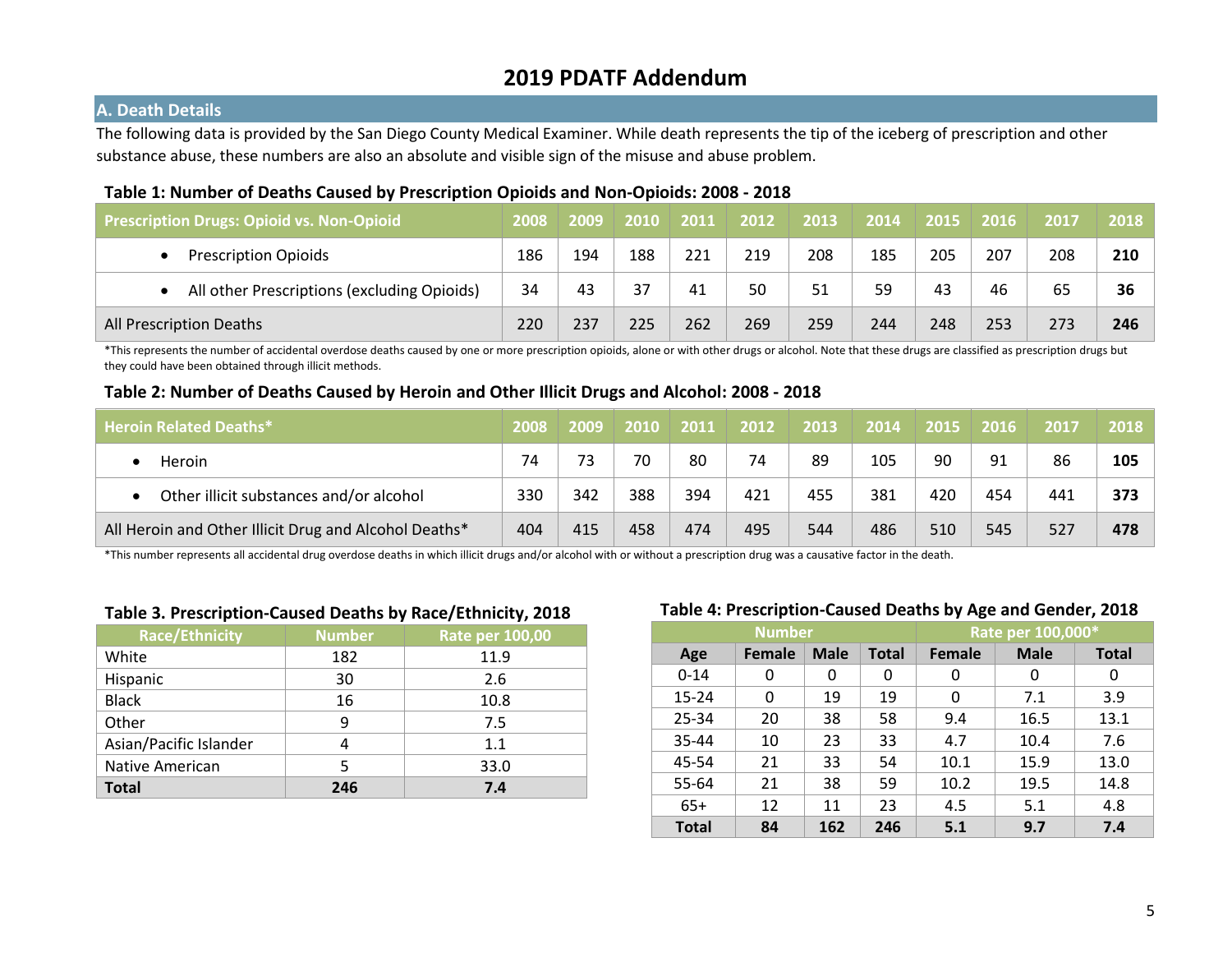#### **Figure 1. San Diego County Accidental Deaths in which Opioids were Detected, 2018\***



\*Accidental deaths not only include unintentional drug overdoses but other unintentional deaths such as a car crash and falls. Drug detection is not mutually exclusive as several deaths were positive for multiple substances.

**Figure 2. Relationship Between Unintentional Prescription Drug, Heroin, and Alcohol Caused Deaths in San Diego County, 2018\***



\*The 2018 Report Card diagram included the number of all accidental deaths in which alcohol was detected. The 2018 diagram has been updated to include only deaths in which alcohol toxicity was a causative factor. This represents the number of accidental overdose deaths caused by one or more prescription opioids, alone or with other drugs or alcohol. Note that these drugs are classified as prescription drugs but they could have been obtained through illicit methods.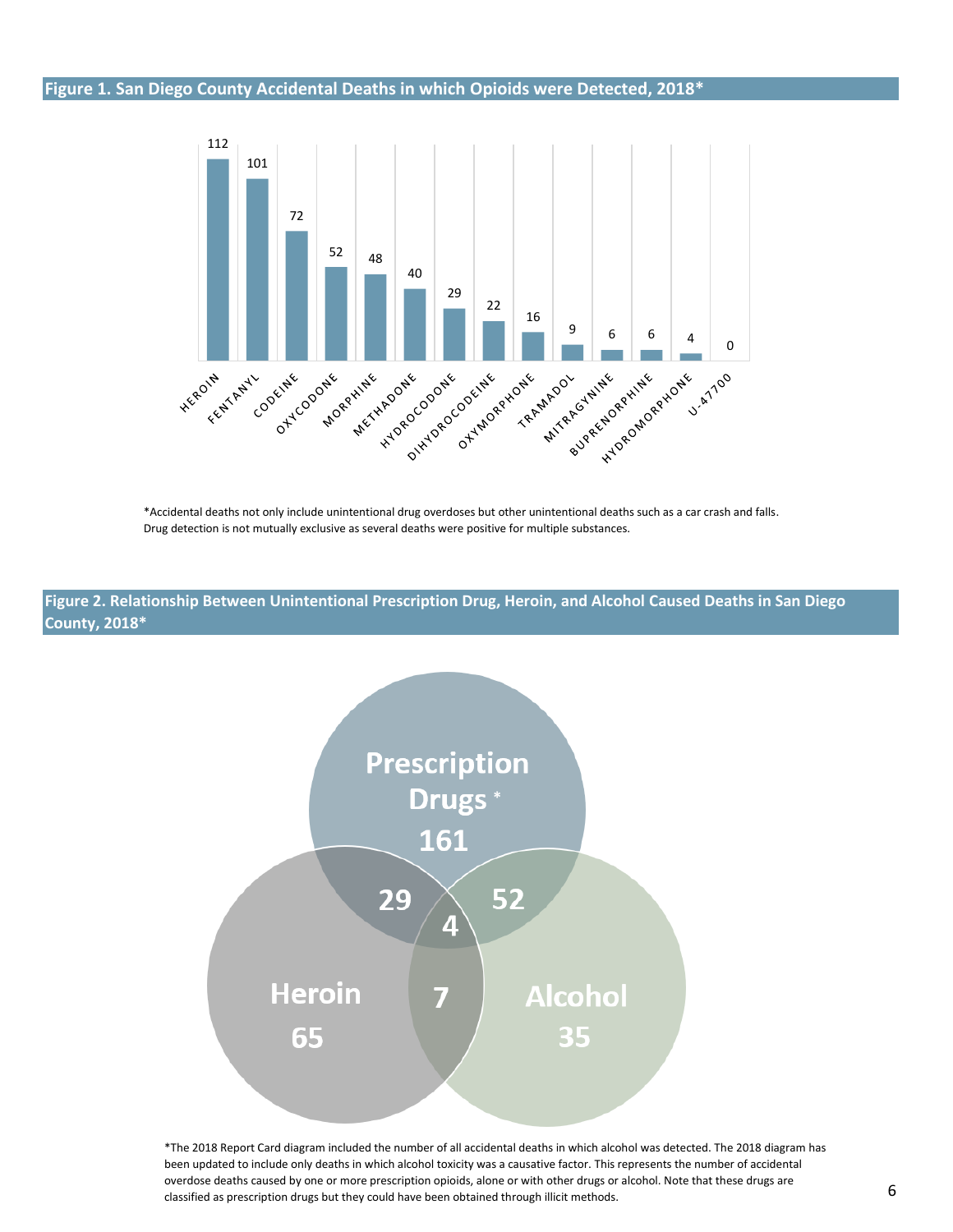#### B. Fentanyl Trends

**An overview of the fentanyl epidemic:** According to the Centers for Disease Control and Prevention, deaths from fentanyl have increased dramatically in recent years. Highly concentrated fentanyl can be transported in small quantities and generates significant profits. One kilogram of fentanyl, which costs \$32,000, can make one million counterfeit pills with a street value of \$20 million. This renders fentanyl both particularly attractive to traffickers and dangerous for users.

**What is Fentanyl?** Fentanyl is a Schedule II synthetic opioid approved for use as a painkiller and anesthetic.

**Counterfeit fentanyl pills:** Illicitly-produced fentanyl is increasingly available in the form of counterfeit prescription pills and powder.



*Source: Center for Disease Control and Prevention (CDC); US Drug Enforcement Administration (DEA)*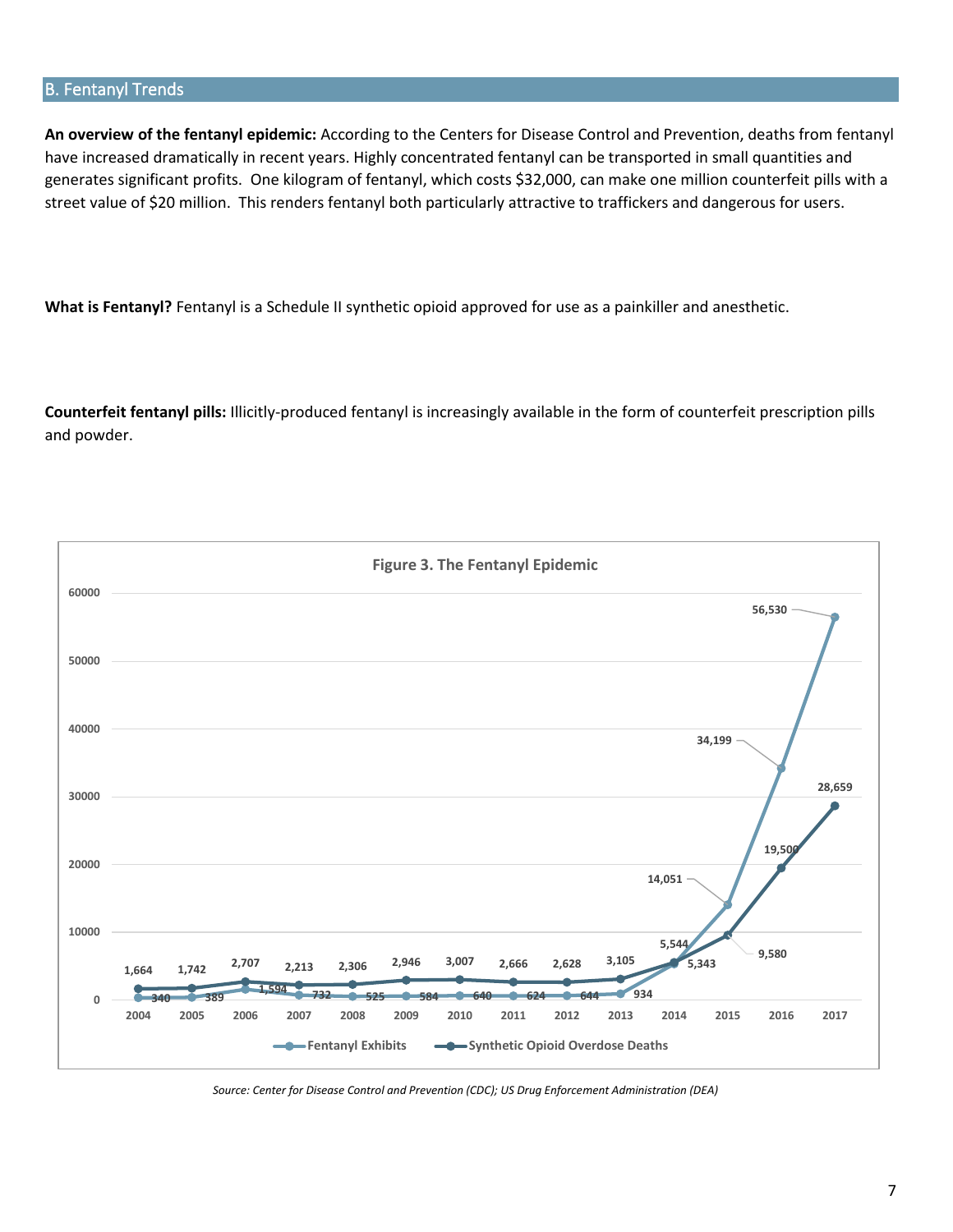

#### **Figure 4. Number of Unintentional Fentanyl Deaths in San Diego County 2011- 2018\***

\* As opposed to the previous decade in which misused prescription fentanyl caused most of these deaths, in recent years, illicitly obtained fentanyl has been responsible for most of these deaths

Source: San Diego County Medical Examiner's Office, 2019

**Emergence of counterfeit pills:** Trafficking of fentanyl-laced pills has increased dramatically. Nine fentanyl seizures in August 2018 along the San Diego border are representative: five were in pill form, significantly more than in previous months. Counterfeit pills represented more than 30 percent of the total fentanyl seizures in FY2018, up from five percent in FY2017. Users often do not realize the pills contain fentanyl and the doses are not standardized, resulting in high overdose potential.



**"Pressed blues" resemble oxycodone pills but actually contain fentanyl. The pills attract those who use prescription drugs, enabling cartels to expand their target market and profit margins.**